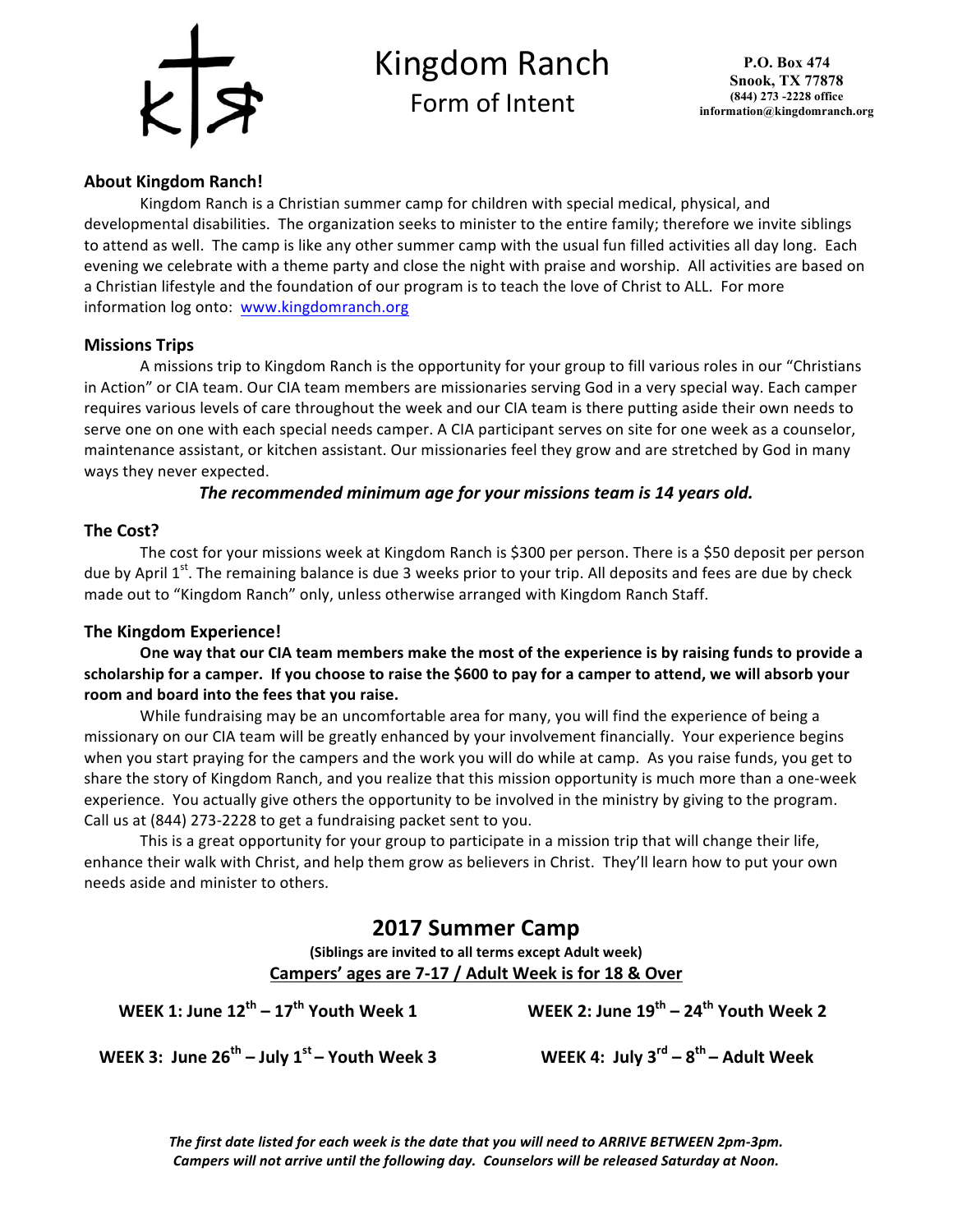### **Kingdom Ranch -** 2017 Policies

Statement of Faith: We believe God Almighty to be our creator and heavenly Father and His son Jesus Christ to be our Lord and Savior. We also believe the Holy Bible to be His inspired word and as such is our final authority for faith and life. We do not condone the abuse of drugs, profanity, alcohol, and tobacco, as we believe that it is not in accordance with God's word. It is our purpose to teach His word and to glorify Him *in all we do.*

Kingdom Ranch is excited to invite new people in to the family of committed Christians who want to further the message of Jesus Christ. We want you to feel a part of our camp family and realize that we strive to glorify Jesus Christ in everything we do. We especially want the campers to see our staff and CIA's as living examples of Christ's life. In keeping with that, we have specific policies that we have stated below to allow you to understand what we believe is right and true in the eyes of our Lord.

If you do not agree with the policies of Kingdom Ranch, it is important that you let us know. The decisions you make personally about such issues are between you and God. However, as a representative of Kingdom Ranch we ask that you uphold and stand firm on these issues. If any are not abided, the liable party must have a meeting with the Kingdom Ranch directors with the possibility of being sent home. We take them very seriously and ask you do the same. Please read these policy statements carefully and sign your applications only if you agree to uphold them:

Policy:

- 1. **Alcohol, Illegal Drugs and Tobacco**: Our staff does not condone or personally use illegal drugs or tobacco. We do not condone the abuse of alcohol or allow for public drunkenness.
- **2. Sexual Behavior:** We believe that premarital sex and homosexual relationships are in violation of God's word.
- **3. Appearance & Dress Code:** While we know that God does not judge man by appearances, He looks at the heart, we still feel convicted to present a clean cut appearance on the outside, as well as the inside. **Men MUST groom daily.** You may keep your facial hair if you come to camp with a beard or mustache that is well groomed. However, you may not grow a new beard or mustache while at camp. Hair length is optional however males with long hair must keep it in a ponytail. All hair must be well groomed at all times.

T-shirts should reflect a Christian image and not have inscriptions or advertising for questionable products (i.e. beer products, slanderous sayings). No spaghetti strap or tight fitting shirts. Shirts must cover abdomen even when hands are lifted in the air.

**Shorts must be loose fitting and have a 5in. inseam. No "Daisy Duke" style shorts**. No words across the seat. Shoes must be worn at all times unless at water activities. Close-toed shoes are required during all daytime activities. Sandals and flip-flops may be worn to the nightly parties.

SWIMSUITS: Males trunks only (NO SPEEDOS). Females must wear modest one piece swimsuits, two-piece swimsuits will be permitted provided they **completely** cover the abdomen area even with hands in the air.

- **4. Tattoos & Body Piercing**: While at camp all body piercing jewelry is to be removed. ONLY small studs on pierced ears may be worn by either sex. For safety reasons, NO naval, eyebrow or tongue jewelry will be worn at camp by CIA's or Staff. At the discretion of the camp directors any tattoo that may be viewed as inappropriate will need to be covered at all times. You are an example of a Christian lifestyle to your campers. Parents count on you to represent a clean-cut example. If discussions occur about tattoos or body piercing with campers or other participants, PLEASE try to steer the conversation in another direction and do not encourage campers or other participants to get tattoos or a body piercing.
- **5. Cell Phones & Laptop Computers**: In the world of high technology we have to make policy for electronic use. **During camp, the use of cell phones or PC's are NOT permitted!** Lap top computers are not to be brought to camp for use. No e-mails, text messages, etc. are to be sent or received on any device while you are on duty.
- 6. Participation in Activities: It is highly important that all staff is willing and able to participate in all activities. Activities include ropes course, climbing wall, paddleboats, water games, field games, horseback riding, fishing, rifle / archery range, and exposure to various farm animals. You will be exposed to the sun, heat, and a very vigorous, but rewarding schedule.
- 7. **Profanity & Gossip:** Profanity and gossip are unacceptable at camp. The Bible speaks strongly against both of these issues. By participating in or allowing gossip and profanity to spread, we hurt each other and take away from the purpose we are serving at camp. We will not tolerate any gossip or profanity. If you have something to say about a person at camp, you need to go directly to that person or to one of the directors.

**PLEASE REVIEW ALL OF THESE POLICIES CAREFULLY**